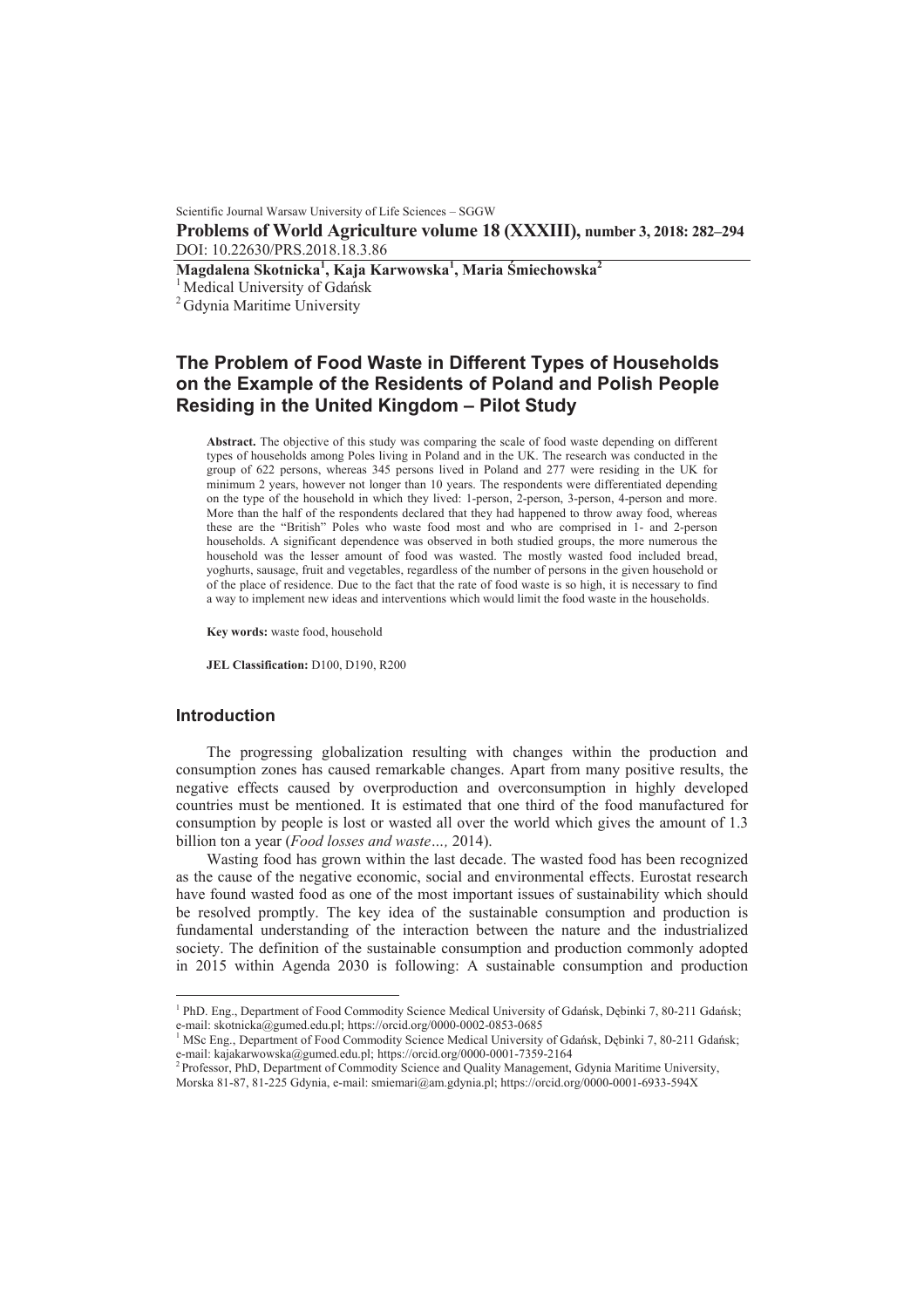means the use of services and related products, which respond to basic needs and bring a better quality of life while minimizing the use of natural resources and toxic materials as well as the emissions of waste and pollutants over the life cycle of the service or product so as not to jeopardize the needs of further generations and supporting the consumers in making better choices (UNEP, 2010; Zalewska, 2015).

One of the problems impeding the sustainable consumption and production is food waste and common consumerism. This is a complex issue and it should be viewed from different perspectives. In a broader view, it may be a result of inappropriate management in the process of production, distribution, transportation, storage, preparing and losses in households. Food waste means purposefully unused food at every stage of a food chain.



Fig. 1. Food waste areas Source: own study based on (ĝmiechowska, 2016).

Food is lost or wasted throughout the whole food supply chain, from the initial agricultural production to the household consumption. The food losses are the losses of resources used in production, such as soil, water, energy and raw materials, which do not result in the increased level of greenhouse gases emission (ĝmiechowska, 2016).

Whereas the household consumption is an essential part of the production and consumption chain, as the consumers of these households make the final choice with regard to the products and services. The lifestyle of these consumers effects the sustainability practices. The factors determining such an attitude are, e.g. increasing income, economic globalization, technological progress, aggressive advertising, decreasing size of households and the society aging process (Caeiro et al., 2012).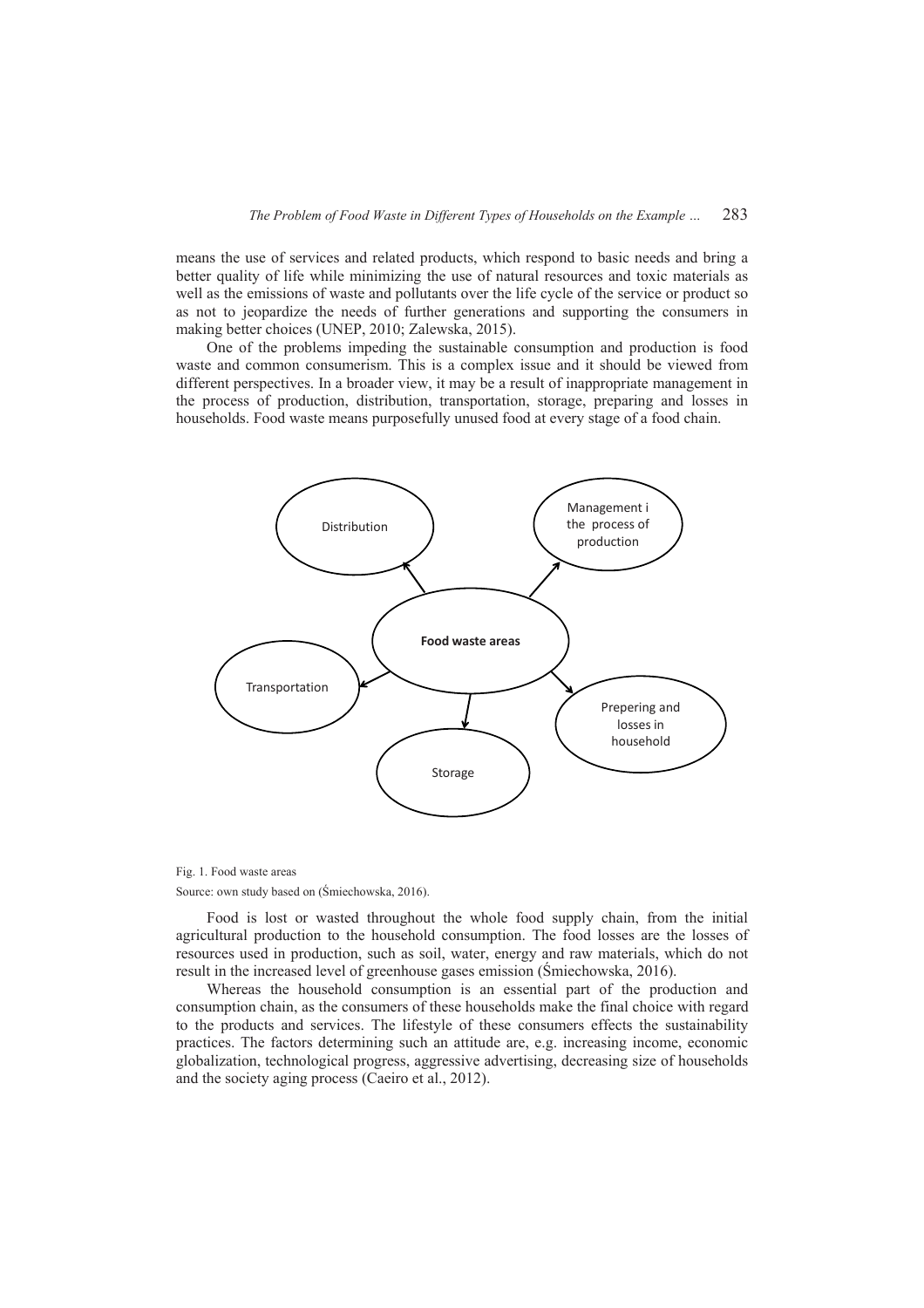The consumers of the developed countries are one of the greatest sources of food waste. In order to successfully limit the amount of food wasted by the consumers, it is necessary to understand the factors affecting the purchasing decisions and the consumers behaviours related to wasting food.

The research show that the degree of food waste is extremely high (Stanek et al., 2016; Biernat-Jarka and Trebska, 2017). It is estimated that each year a statistical European Union resident wastes 180 kg of food, whereas 42% of the amount comes from domestic households. The countries of the best food management include Greece with 44 kg food losses per one resident. Whereas the country of the highest food waste level are the Netherlands with 579 kg of unused food. The amount of food waste in Poland is, similarly to UK, 235 kg per one person a year (Gustavsson et al., 2011; Bilska et al., 2015).

The consumers of the developed countries are one of the greatest sources of food waste. In order to successfully limit the amount of food wasted by the consumers, it is necessary to understand the factors affecting the purchasing decisions and the consumers behaviours related to wasting food. We are able to determine the amount of food waste at each stage of the food chain with high precision (*The food we waste, WRAP 2008,* Melikoglu et al., 2013). However, in order to take any preventive action it is necessary to discover the reasons of waste and to define whether the mechanisms related to wasting food are the same in all the developed countries. The research on food waste was conducted by many scientists in Poland (Dąbrowska and Janoś-Kresło, 2013, Wrzosek et al., 2014, Lipińska et al., 2016), who have confirmed that the scale of the unused food purchased in Poland is very high. It is, however, not quite certain whether it is connected with nutrition models, life standard or cultural conditions. Many authors claim that it is the place of residence, tradition and the economic factors which determine the frequency and scale of wasting food (Aschemann et al., 2015; Priefer et al., 2016). Therefore, it has been attempted in this study to compare the consumers' attitudes towards wasting food in Poland and among Poles living in the United Kingdom.

The extension of the EU in 2004 has significantly influenced the scale of immigration, the nature and the directions of Polish people's migration, basically for employment reasons. It is for this reason that the UK has become the target country for many Polish immigrants. Higher income and better life standards have caused a strong increase of "new immigration" in this direction. The change of residence place has caused modifications in many areas of daily life (Milewski and Ruszczak-Żbikowska, 2014; Podgórzańska, 2016). The authors have attempted to compare whether the new situation related to leaving Poland has had any effect on the scale of food waste.

Therefore, the objective of this study was discovering the behaviours regarding wasting food of the respondents residing in Poland and Poles who moved to the UK within the last 10 years.

## **Material and Methods**

The analysis of the problem of food waste was carried out on the basis of the empirical material obtained by means of a survey. The research was conducted in the group of 622 persons, whereas 345 persons lived in Poland and 277 were residing in the UK for minimum 2 years, however not longer than 10 years. The selection was based on nonprobability sampling. The research was conducted on a convenience sample. The respondents were also categorized depending on the type of the household in which they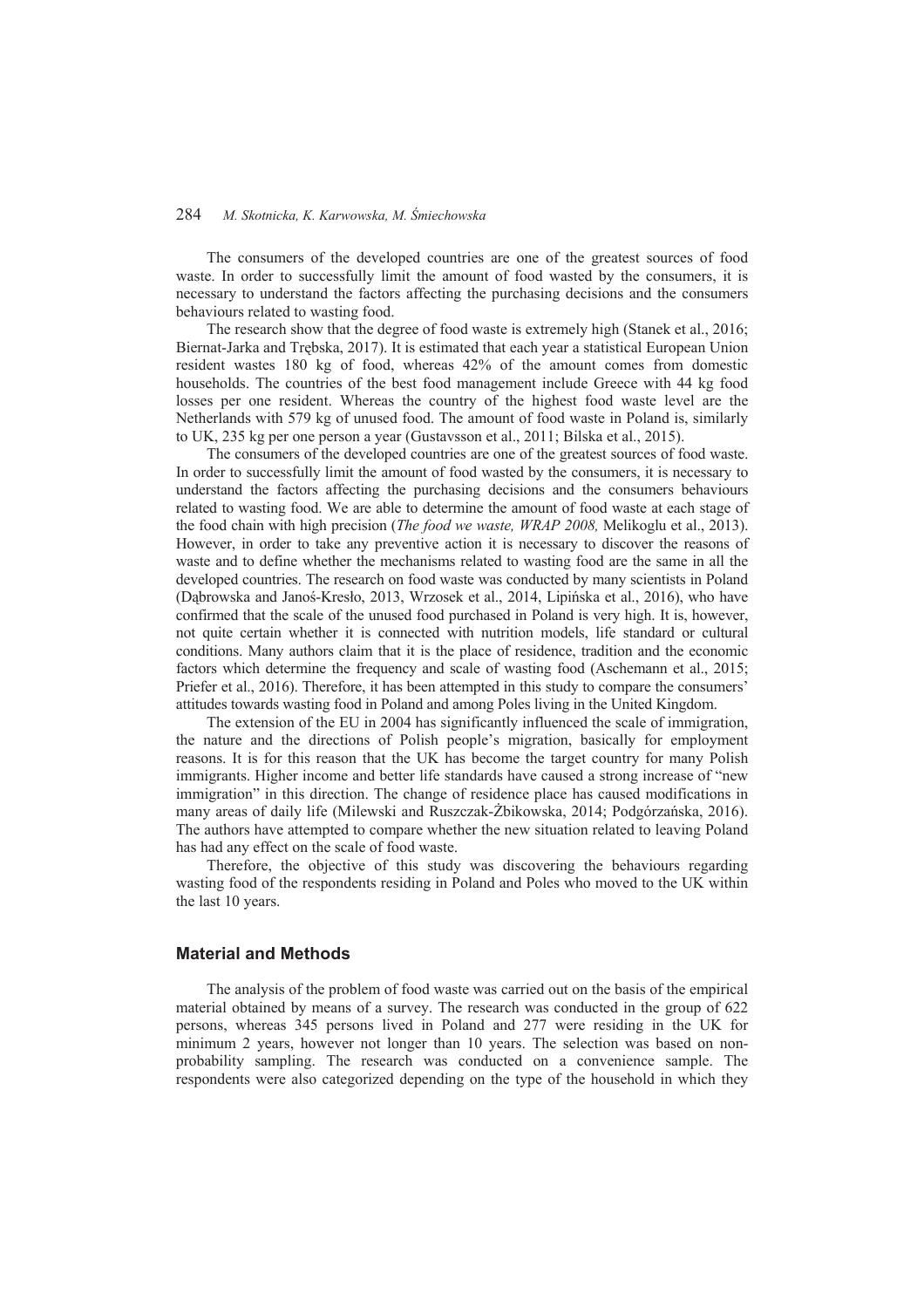lived: 1-person, 2-person, 3-person, 4-person and more. The respondents were also categorized depending on the type of household in which they lived: 1-person, 2-person, 3 person, 4-person and more. All the respondents came from an agglomeration above 200 000 dwellers and their age was between 25-60 years old. The survey method was used in the research, whereas the respondents were contacted by a direct interview based on a questionnaire. The examined group is described in Table 1.

Table 1. Description of the examined group

| Type of household            | Poland | United Kingdom |
|------------------------------|--------|----------------|
| 1-person household           | 97     | 76             |
| 2-person household           | 72     | 53             |
| 3-person household           | 78     | 87             |
| 4- and more person household | 95     | 71             |
| Sum                          | 345    | 277            |

Source: Authors' own elaboration.

The following research hypotheses were assumed for the achievement of the specific aim:

1. Poles living in the UK throw away food with the same frequency as they do in Poland.

2. The number of persons living in a household does not have any effect on the frequency of wasting away food both in Poland and among Poles residing in the UK.

3. The reasons for throwing out food are the same in Poland and Poles living in the UK.

4. The structure of the wasted food does not depend on the number of persons in a household both among the respondents from Poland and the UK.

The ANOVA test, with the significance level of  $\alpha=0.05$ , was applied to show the statistical differences between the residents of Poland and Poles residing in the United Kingdom.

## **Results**

More than a half of the respondents declared that they had happened to throw away food, whereas these were the residents of the UK who wasted the food most and who were comprised in 1- person (27%) and 2-person (27%) households (Fig. 2). Among the people living in Poland these are mostly the persons belonging to one person household (25%) who also waste food most often. The frequency of food waste in multi-children families is remarkably the lowest one in both analyzed cases. However, among the households in Poland with high number of persons only 3% declare to waste food frequently. In the UK, on the other hand, 18% declare to throw away food.

The statistical analysis showed that the test value  $F=5.987$  is slightly higher than the threshold, which indicates that there are significant differences between the frequency of throwing away food in Poland and in the UK.

Poles living in the UK tend to throw away food more often than their compatriots living in Poland. Only 7% of the Poles residing in the UK declare that they never throw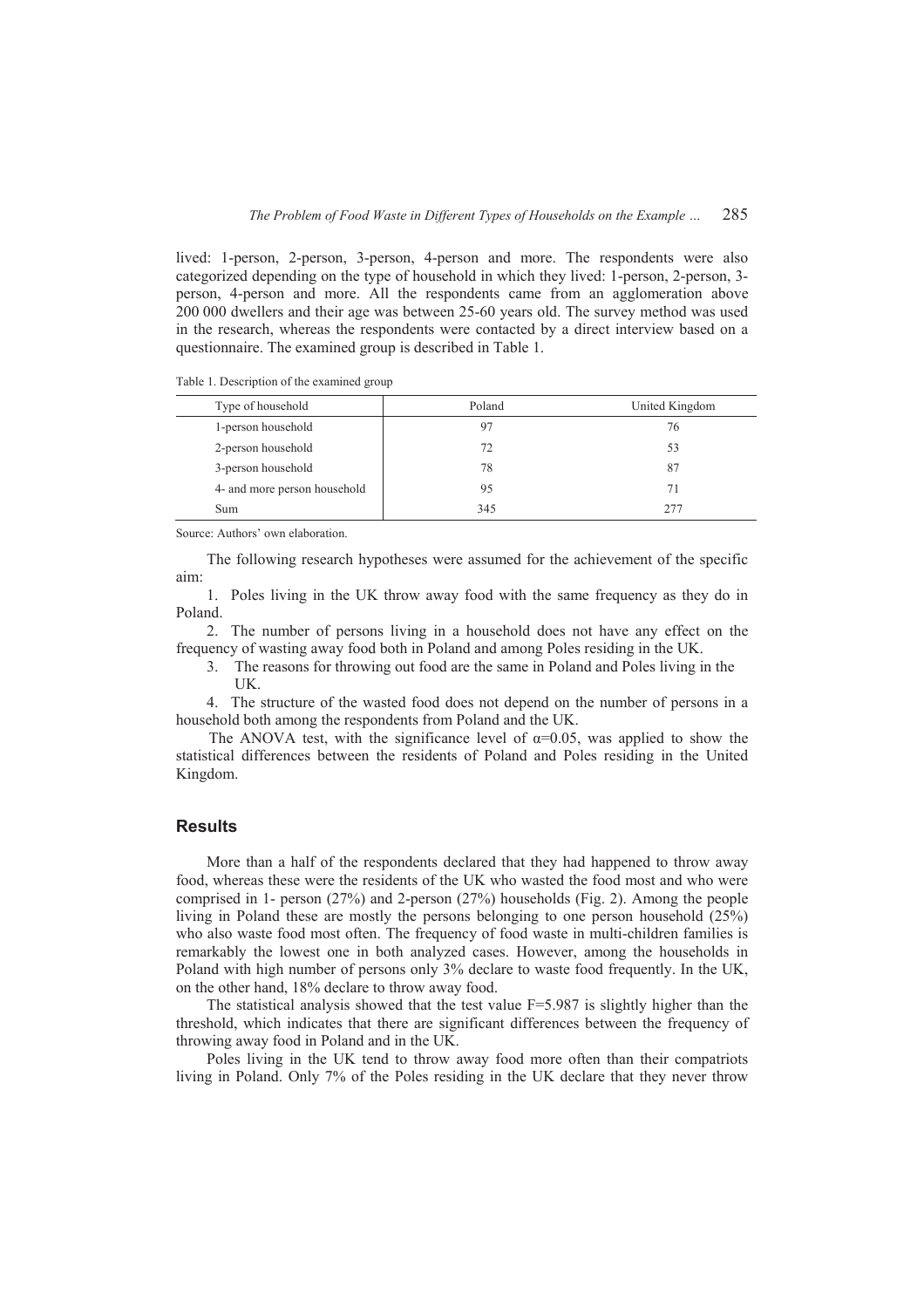away food. This rate is remarkably higher in Poland and reaches even 18%. The conducted variance analysis regarding the frequency of wasting food in correlation with the number of persons in the household has indicated the occurrence of statistically significant differences  $(p=0.0053)$ . The more persons were in a household the lesser the frequency of food waste was both in Poland and among residents of UK.

The results of our research confirm that we often do shopping without any former planning which, in consequence, causes gathering of food products which require a certain space and conditions for storing. The stock of food unadjusted to the capabilities of the household leads to intensified wasting of food raw materials. As shown by the research implementing an earlier plan for shopping is neither common for Poles nor for Polish people living in the UK.

|                                                                                  | 4 PERS AND MORE        |                | 18 |    | 25 |    |    |    | 48 |                |    | 9   |
|----------------------------------------------------------------------------------|------------------------|----------------|----|----|----|----|----|----|----|----------------|----|-----|
|                                                                                  | 3-PERS                 |                | 25 |    |    | 35 |    | 35 |    | 5 <sub>l</sub> |    |     |
| KINGDOM<br>UNITED                                                                | 2-PERS                 |                | 27 |    |    | 40 |    | 27 |    | 6              |    |     |
|                                                                                  | 1-PERS                 |                | 27 |    |    | 35 |    | 28 |    | 10             |    |     |
| POLAND                                                                           | <b>4 PERS AND MORE</b> | $\overline{3}$ |    | 35 |    |    |    | 45 |    |                | 17 |     |
|                                                                                  | 3-PERS                 |                | 21 |    |    | 31 |    | 30 |    |                | 18 |     |
|                                                                                  | 2-PERS                 |                | 20 |    | 21 |    |    | 35 |    | 74             |    |     |
|                                                                                  | 1-PERS                 |                | 25 |    | 23 |    | 39 |    |    | 13             |    |     |
|                                                                                  |                        | $\mathbf{0}$   | 10 | 20 | 30 | 40 | 50 | 60 | 70 | 80             | 90 | 100 |
| SOMETIMES<br><b>OFTEN</b><br>$\blacksquare$ OCCASIONALLY<br>$\blacksquare$ NEVER |                        |                |    |    |    |    |    |    |    |                |    |     |

Fig. 2. The frequency of throwing away food in different types of households in Poland and the UK Source: Authors' own elaboration.

Almost one third of Poles living alone or in a 3-person household maintain that shopping in their households is done always with a shopping list of necessary food products. On the other hand, the families with multiple children plan their shopping more often as even 51% of them use an earlier prepared shopping list (Fig. 3). In the case of Poles living abroad 4 and more person families (45%) most often indicate the rational planning as well. Having a prepared list of products while shopping is more common for bigger shopping once a week both in Poland and on the British Isles. Unfortunately, the rate of the respondents doing their shopping impulsively without reasoning is still high and it varies between (38-41%) for smaller households in Poland and between (30-45%) in the UK. Although the respondents make purchases once a week without a list, they still buy too much food that will not be used. It should be emphasized that the residents of Poland living in families with multiple children can manage their budget more effectively and plan their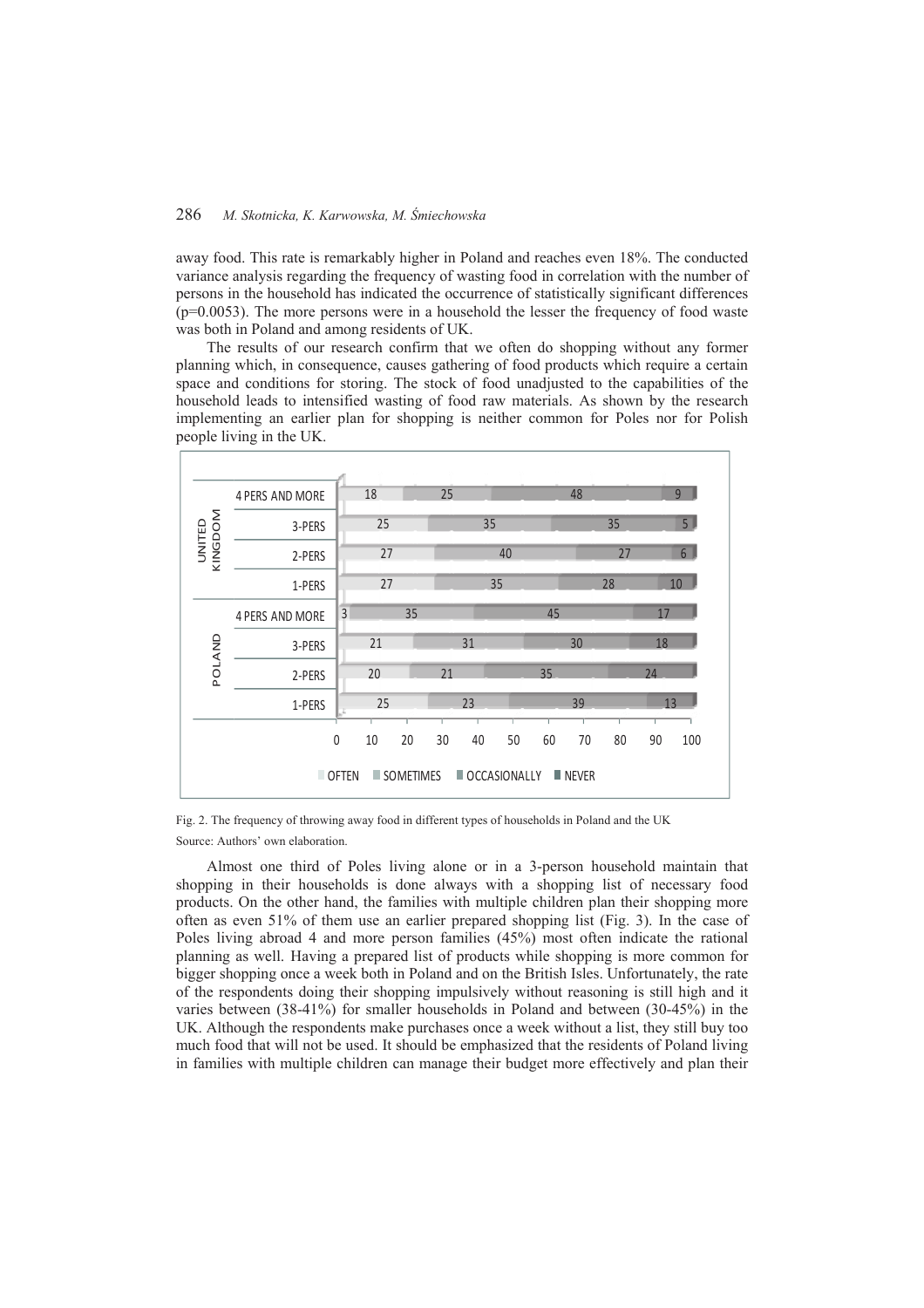shopping, are less likely to make impulsive purchases. Only 9% of them go for a weekly shopping without a shopping list, whereas this rate in the UK reaches (35%). The persons residing in Poland more often tend to do shopping systematically every day, whereas the persons who moved to the UK declare to prefer doing bigger shopping, however, more rarely regardless of the number of persons living in one household, which indicates a quite different model of providing the household with food.



Fig. 3. Shopping habits of the respondents

Source: Authors' own elaboration.

The manner of doing shopping and other habits can directly influence the reasons of wasting food. According to Stefan and co-workers (2013), consumer planning and routine shopping are important predictors of food waste. Planning and purchasing procedures are determined by the moral approach to food waste and perceived control of behavior.

Expiring of food products is the most often mentioned cause of wasting food. The rate of wasted food due to exceeding its shelf life was over 40%. Interesting research results have been observed informing that the expired food is the cause of putting it to the bin in as many as 73% 4-person households in Poland (Fig. 4). The survey results of multi-children families living abroad are, on the other hand, divergent from the results of the respondents living in Poland. They indicate that the expiration of the product was mentioned as the most frequent reason of food waste, still, throwing away food also takes place in the case of excessive shopping (34%) which is not adjusted to the real needs.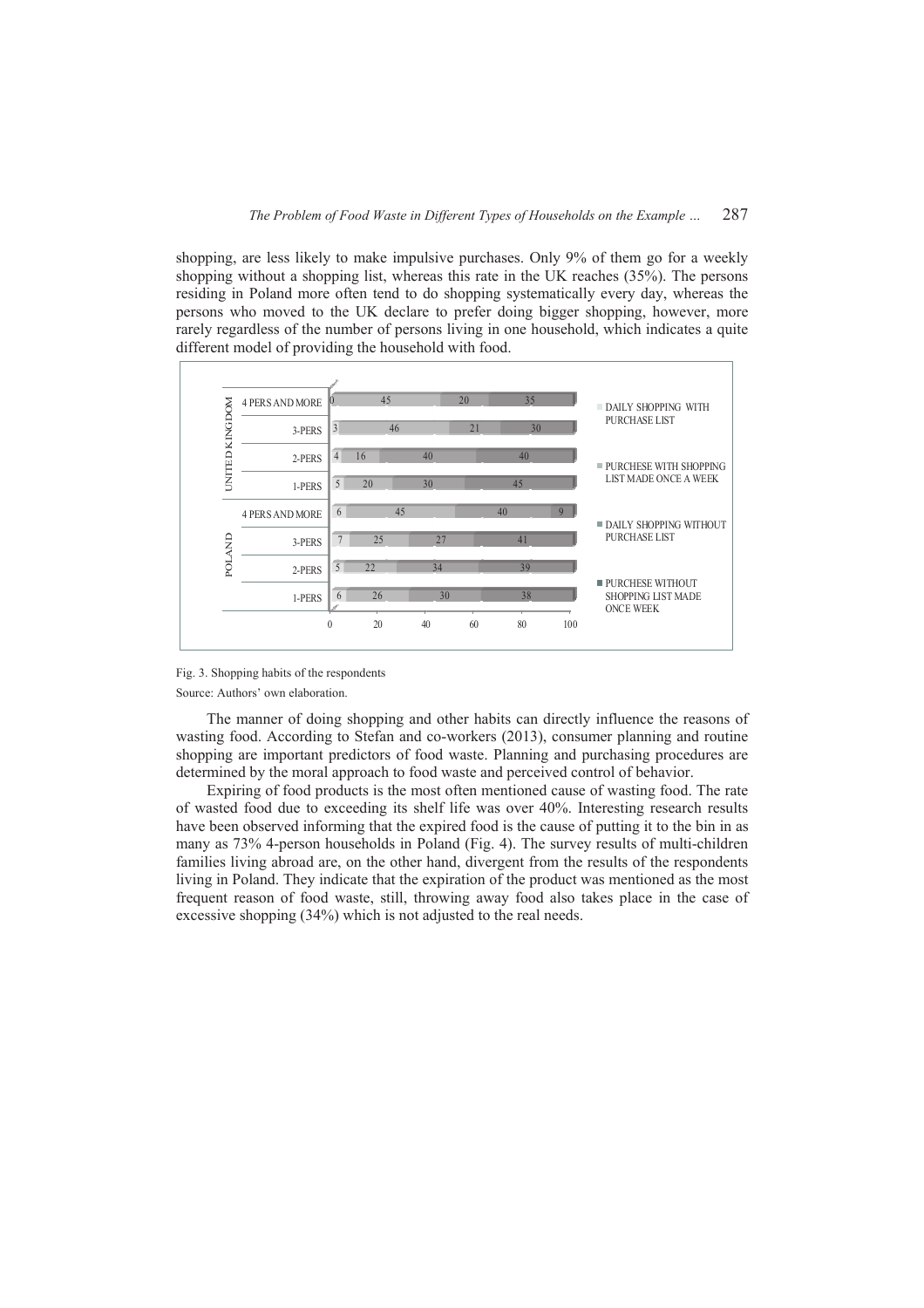

Fig. 4. The causes of wasting food

Source: Authors' own elaboration.

About 8% of the whole examined population have stated that wrong storing which makes the food deteriorate is one of the reasons of throwing it away. Remarkably much more often persons living in the UK declared that the reason for food wastage are unacceptable sensory properties or inappropriate quality. It refers most frequently to the persons living alone (15%). The numerous is the household the more rarely it is the bad quality which is the reason of throwing away food. This problem is marginal in Poland as it does not exceed 10% for 1- and 2-person households, and it is (1%) for families with more members. The reasons of wasting food reflect the current trend observable in the whole of Europe, regardless of age, education, economic conditions or the size of agglomeration where the people come from. Based on these data the hypothesis has been verified whether the reason of the wasted products in Poland and in UK depends on the number of the household members. In the case of the data from Poland  $p<0.05$  for F=4.37, which means that we reject the zero hypothesis in favor of the alternative hypothesis which indicates that the reason of the food wasted in Poland depends on the number of household members. The statistical analysis of the data of Poles living abroad has indicated that the reasons of the wasted food depends on the size of the family, p<0.05. As shown by the research bread is the food product wasted most often regardless of the place of residence or the number of people of the household (Fig. 5, 6). The persons living in 3- and 4-people households declared that bread is the most often wasted product, both in Poland and among the Poles living in the UK. It does not mean that they throw away the biggest amount of bread as compared to households with fewer members.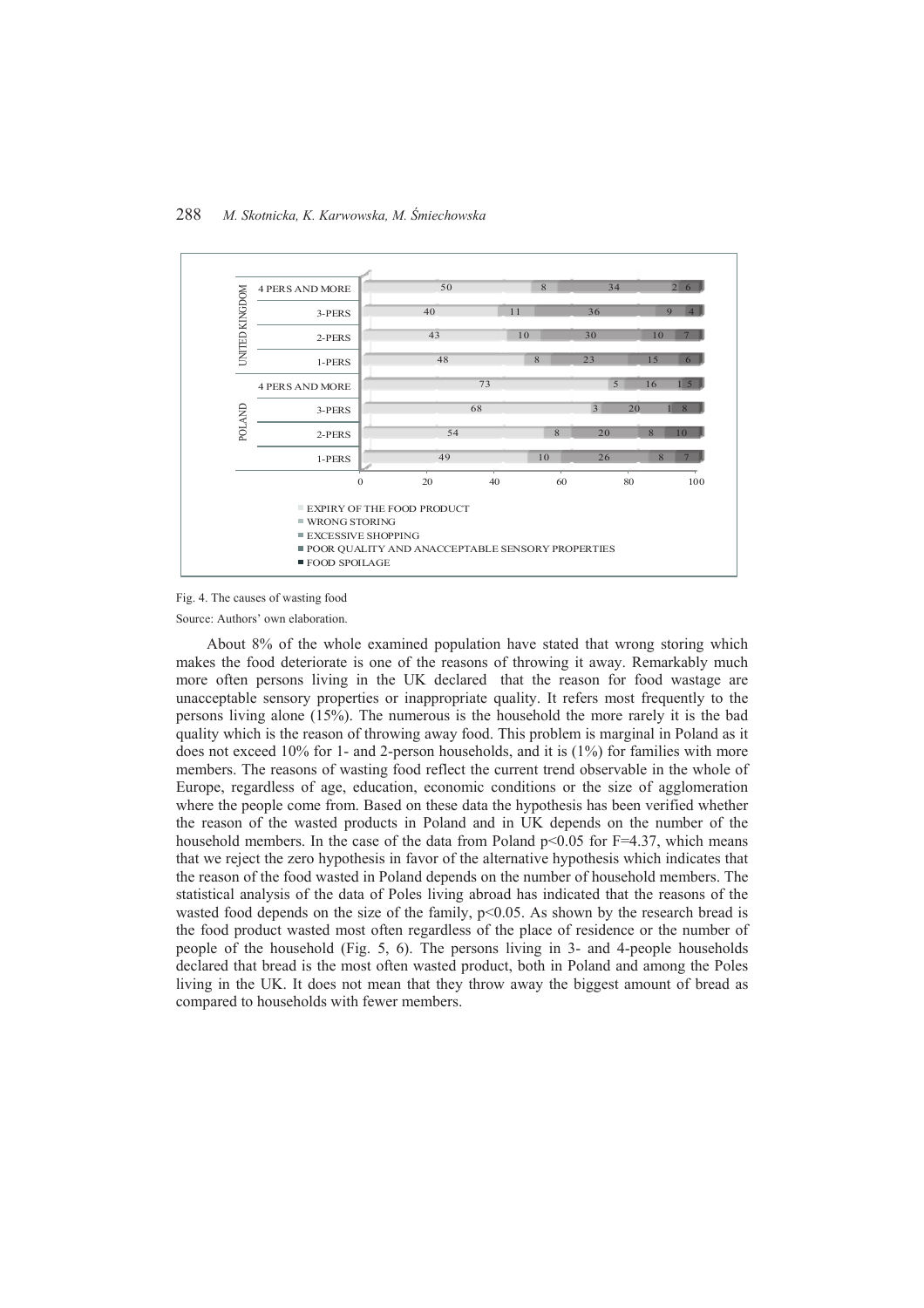

Fig. 5. Products thrown away most often by the respondents living in Poland Source: Authors' own elaboration.

Meat and the processed meat remains  $(11-16%)$  were the second food most wasted by Polish residents. The differences between the number of persons in a household and the frequency of wasting meat were visible. Poles living in the UK did not mention meat but sausages on the second place in terms of wasting. Disposing of meat in the case of the families with multiple children in UK is, on the other hand, not a common tendency.



Fig. 6. Products thrown away most often by the respondents living in United Kingdom Source: Authors' own elaboration.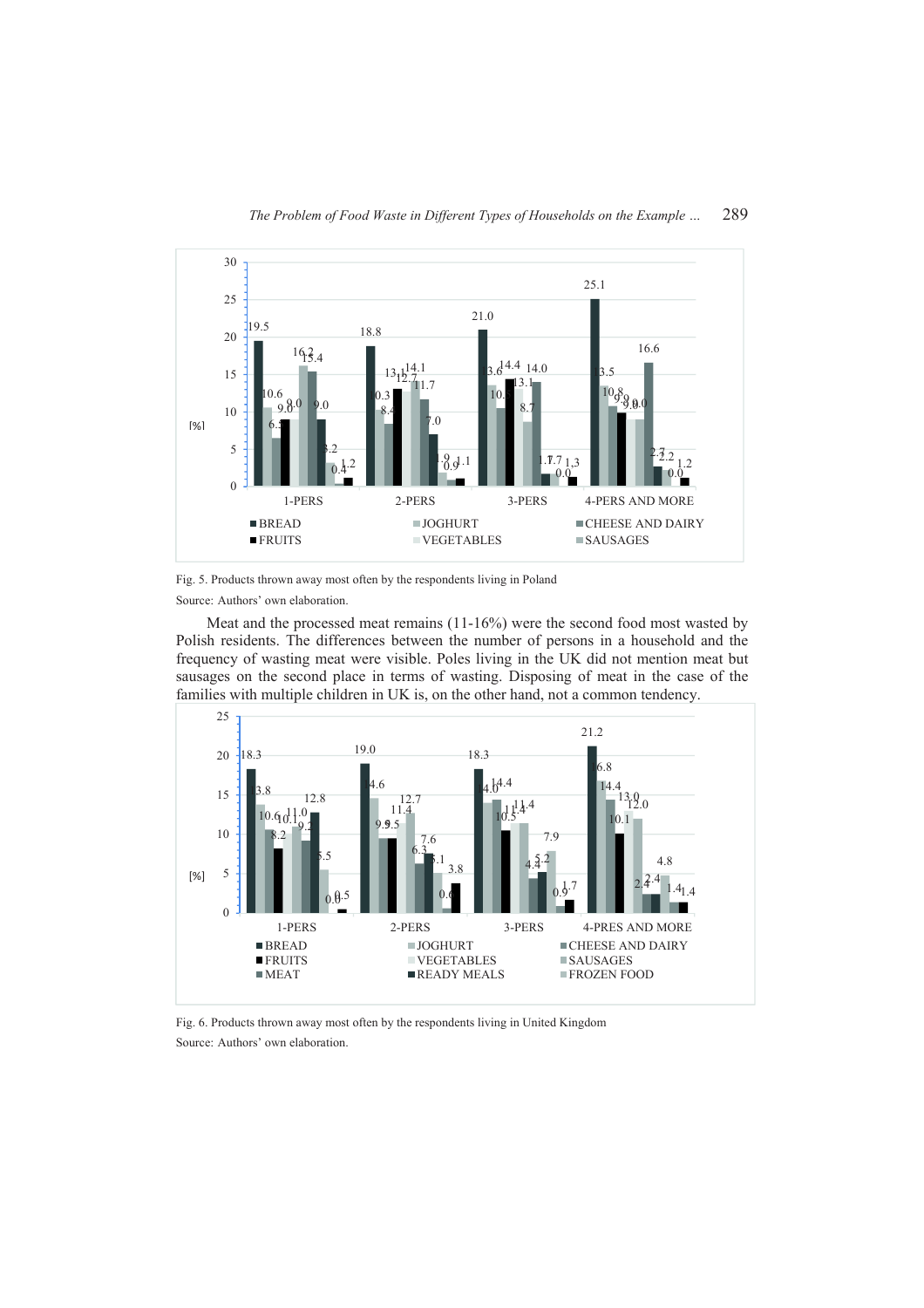Yoghurts are a relatively huge group of products which are wasted frequently; as a specific product group and other dairy products. The sole yoghurts generate losses from 10% in the case of 1- and 2-person households in Poland, up to 16% in the families with multiple children living in the UK.

Based on these data the hypothesis has been verified whether the structure of the wasted products in Poland and in UK depends on the number of the household members. In the case of the data from Poland  $p<0.05$  for  $F=2.13$ , which means that we reject the zero hypothesis in favor of the alternative hypothesis which indicates that the structure of the food wasted in Poland depends on the number of household members. The statistical analysis of the data of Poles living abroad has indicated that the structure of the wasted food depends on the size of the family,  $p<0.05$ . Other unanalyzed factors, such as income per person, nutritional preferences, cultural aspects or the accessibility of food products, could have influenced the differentiation within the structure of food waste.

#### **Discussion**

Unfortunately, the worldwide and European data show that highly developed countries generate very high losses of food. It is confirmed by the studies conducted by the Centre for Public Opinion Research in 2016 (*Polish people's declarations regarding food waste*…2016) and (Parfitt et al., 2010). The research conducted for the purposes of the Federation of Polish Food Banks has indicated that 30% of the community confess having thrown food away, but this rate is probably significantly higher (*Nie marnuj jedzenia…,*  2016). Our research shows that food is usually wasted on single-person households in Poland, as well as among Poles living in the UK. On the other hand, the study (Papaj, 2016) has shown that food is wasted most often in 2 person households in Poland and 3 person households in Portugal. It is shown by the research (Stanek et al., 2016; Bilska et al., 2015) that more than a half throw away food. This worrisome phenomenon is especially observed among people living in big cities. It is the dwellers of large urban agglomerations who produce most waste (Secondi et al., 2015). The surveyed respondents also lived in cities of over 200,000 inhabitants, which could determine the results of the research. Perhaps it would be necessary to compare the results of respondents from smaller cities and villages

The conducted pilot study has shown that the Poles living in the UK more often waste food as compared to the Pole living in Poland. This can be a signal that the radical change of the residence place and the hazards related to its cause that immigrants cope less skillfully with the management of their budget and planning of their daily expenses, which also confirms in their research (Seshan and Yang, 2014). Poland more and more often becomes the place of residence for immigrants, especially from the East. It seems substantiated to verify whether similar tendencies regarding food waste are also observable in Poland.

As shown by the research many authors, the food price in relation to the income is one of the basic causes of the food loss in a household (Evans et al., 2004; Koivupuro et al., 2012; Nahman et al., 2012). Multi-children families most often waste the cheapest products from the basic goods basket, which was also confirmed in our research Generally, however, we most often get rid of the food that goes off quickly. The reason can be either excessive shopping or bad storing conditions (*Press release: Industry recommendations unveiled to reduce household food waste,* 2010).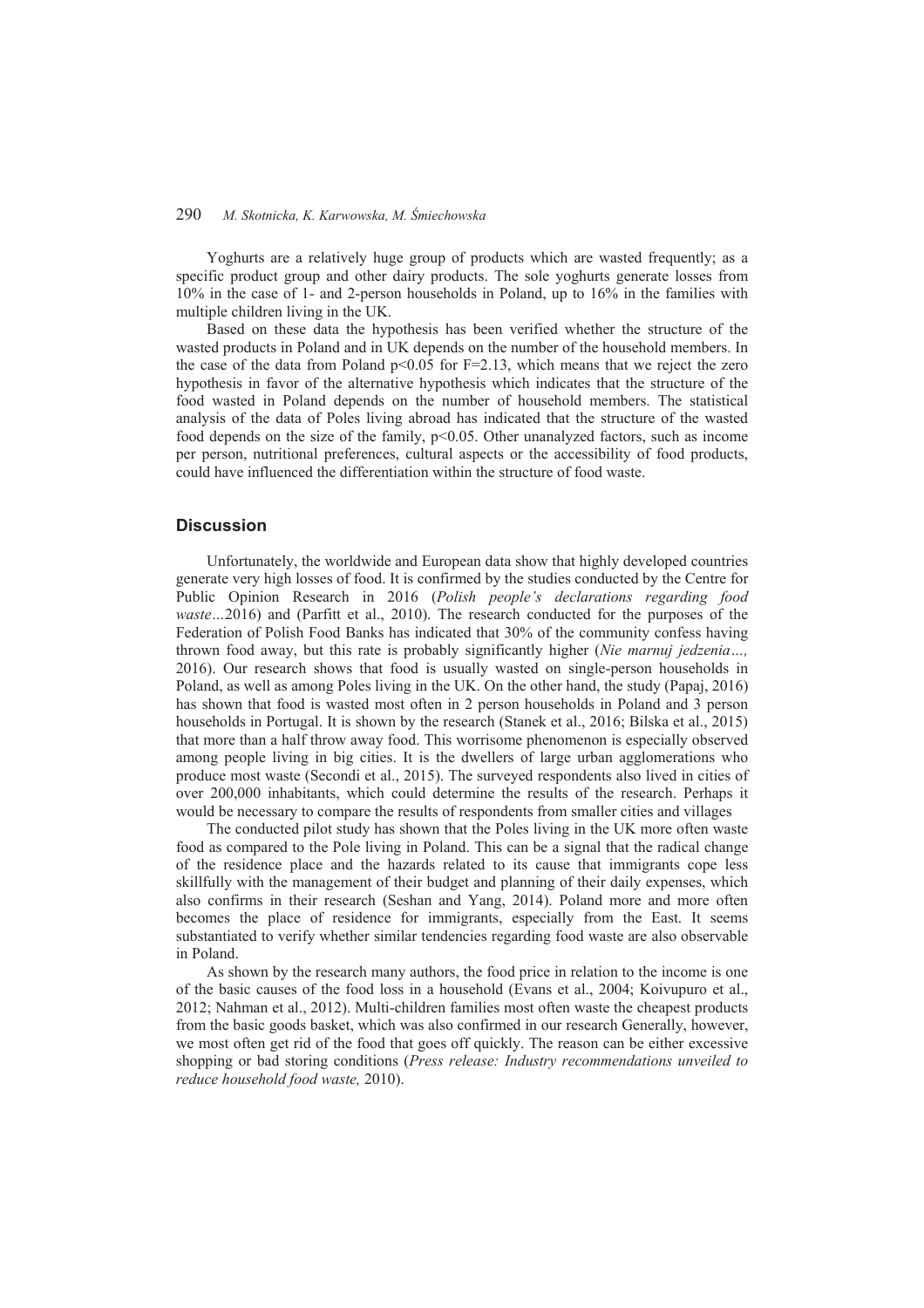The stock of food unadjusted to the capabilities of the household leads to intensified wasting of food raw materials. Our research has shown that we rarely use a pre-prepared shopping list, which can generate a problem of food waste in households Similar results have been obtained by (Beretta et al., 2013; Graham-Rowe et al., 2014; Ponis et al., 2017). The research has shown that the problems with the domestic budget do occur regardless of the social and economic status, education, age or place of residence. Rational planning is one of the elements of prevention in the food waste limiting strategy (Trichopoulou et al., 2003; Dąbrowska and Janoś-Kresło, 2013).

A number of initiatives aiming at fighting against food waste at consumer's level have been presented all over the world. However, a complex analysis and categorization of the most important ones has not been proposed until this day. As shown by (Ganglbauer et al., 2013) wasting food is an unintended effect of many consumption moments scattered in space and time. The highest share of food waste in households constitute the leftovers on the plates or the leftovers from cooking or wrong storing of ready meals. (Van Grade et al., 1987, Guthrie and Buzby 2002, Engström and Carlsson-Kanyama 2004) have come to similar conclusions. It has been confirmed in the research that the leftover food constitutes about 13% of the food produced both at home and in restaurants. The authors indicate that the issue of plate leftovers and no possibility to use them is a serious problem also in Poland (Dabrowska and Janoś-Kresło, 2013).

The results our research coincide with the social analysis conducted in 2011 in Poland (Czapiński, Panek, 2011). According to the research conducted by (Mena et al., 2011) among the residents of UK and Spain, the food wasted mostly involved bread and oils, and in the next turn, sandwiches, yoghurts and ready salads, which has been partially confirmed by our surveys. At the same time the research (*The food we waste, WRAP 2008, United Kingdom*) shows that eggs are on a high position among the wasted food in the UK, which might be related with the tradition of eggs consumption in the cuisine and culture of Anglo-Saxon countries. It also confirms that the immigrants coming to the Isles do not acquire the nutritional habits so quickly in their new home country. The comparative studies of both countries were subject of analyses of Papaj in (2016). The structure of wasted food of the Polish and Portuguese was compared then. The report has shown that Polish people more often throw away meat than the Portuguese, however, they do not throw away fish at all. Fish is very expensive in Poland and not easily accessible, which is not the case in the coastal Portugal. This analysis shows at the same time that the structure of wasting food also depends on the place of residence and the manner and possibility of providing food.

When combined with other milk based products the share of the waste is about  $\frac{1}{4}$  of the whole wasted food. Fruit and vegetables belong to the products which often land in the bin too. We buy too much of them and they are quickly perishable products as reported by (Eriksson et al., 2012). They analyzed food losses and the scale of waste in Sweden. According to (Garfield, 2016) in Business Insider it is just the fruit and vegetables which constitutes the biggest group of food products wasted by the British. Both groups declared throwing away ready meals, frozen foods and fish in a lesser degree.

Although, a tendency can be observed that the more persons are in the household, the more rarely such type of food is wasted. It is probably connected with different nutritional models where the nutritional situation is reflected by the life standard and satisfying the needs. For this reason the amounts of bread as the basic dietary component constitute such a high rate for the families with multiple children living in Poland. According to ĝmiechowska (2016), the losses of the unconsumed bread within one month in 4-person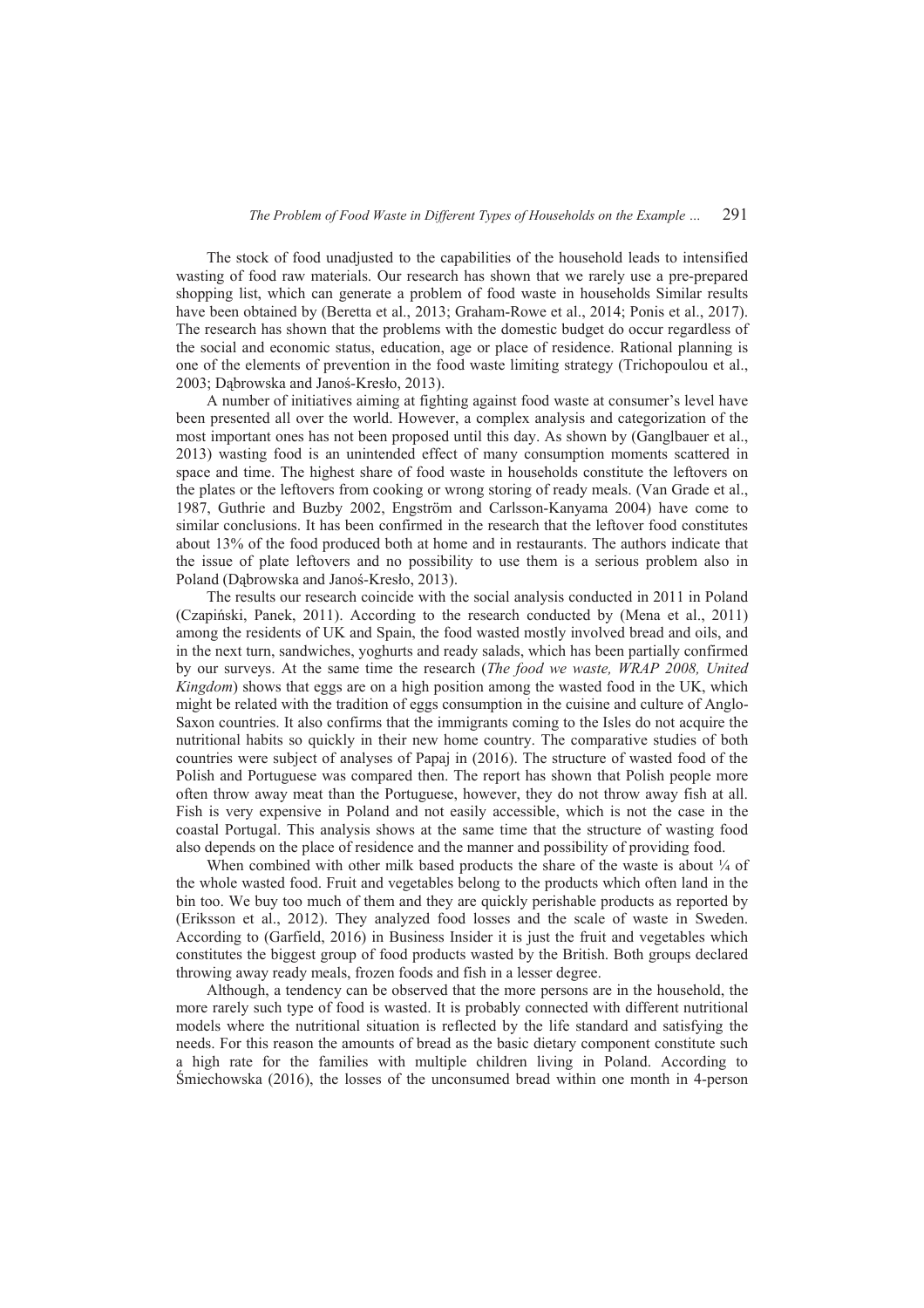households varies depending on the size of the city from 0.7 to 2.1 kg, whereas the consumption in smaller households is higher and is even up to 3.7 kg, however, the frequency of wasting bread might be quite different.

## **Conclusion**

The aim of this study was to examine the behavior of Polish citizens and the Poles living in the United Kingdom with regard to food waste. The presented studies broaden the knowledge on food waste in Poland but also with regard to the Poles living in UK. The study results have indicated certain differences between the examined populations, therefore, the following conclusions have been drawn:

1. Poles living in the UK waste food more often than the people living in Poland.

2. The number of persons in a household has an effect on the frequency of wasting food, both in Poland and among the residents of the UK. This creates a rule that the more persons are in a household the less frequently food is wasted.

3. Rational planning of shopping is not a common habit in each group of the examined population.

4. The most common reason for throwing out the food is the expiration date both in Poland and among Poles residing in the UK, but in most of the configurations, bread is usually wasted.

5. The structure of wasted food is different depending on the place of residence.

6. The above results confirm that the persons who have immigrated cope less skillfully with planning of their shopping and, by the same, they more often waste food, which should be particularly monitored in terms of the immigration movements.

Although the problem of food waste has been known for years, still, the methods to solve it remain insufficient. It seems that the education programs supporting the management of the unused food or the shopping plan applications for mobile devices do not give the desired results. It is supposed that it is the consumers' attitudes which must change. Still, in order to change the people's behavior in respect of food waste, the efforts should be made towards providing the consumers with skills and tools to manage their actions related with the management of the unused food.

#### **References**

Aschemann-Witzel, J., de Hooge, I., Amani, P., Bech-Larsen, T., Oostindjer, M. (2015). Consumer-Related Food Waste: Causes and Potential for Action. *Sustainability*, 7(6), 6457-6477.

- Beretta, C., Stoessel, F., Baier, U., Hellweg, S. (2013). Quantifying food losses and the potential for reduction in Switzerland. *Waste Management*, 33(3), 764-773.
- Biernat-Jarka, A., Trębska, P. (2017). Problem marnotrawstwa w perspektywie unijnej polityki bezpieczeństwa ĪywnoĞci (Problem of Food Waste in the Policies of the European Union Food Security). *Roczniki Stowarzyszenia Ekonomistów Rolnictwa i Agrobiznesu*, 19(3), 24-28.
- Bilska, B., Grzesińska, W., Tomaszewska, M., Rudziński, M. (2015). Marnotrawstwo żywności jako przykład nieefektywnego zarządzania w gospodarstwach domowych (Food waste as an example inefficient management in households). *Roczniki Stowarzyszenia Ekonomistów Rolnictwa i Agrobiznesu*, 17(4), 39-43.
- Caeiro, S., Ramos, T. B., Huisingh, D. (2012). Procedures and criteria to develop and evaluate household sustainable consumption indicators. *Journal of Cleaner Production*, 27, 72-91.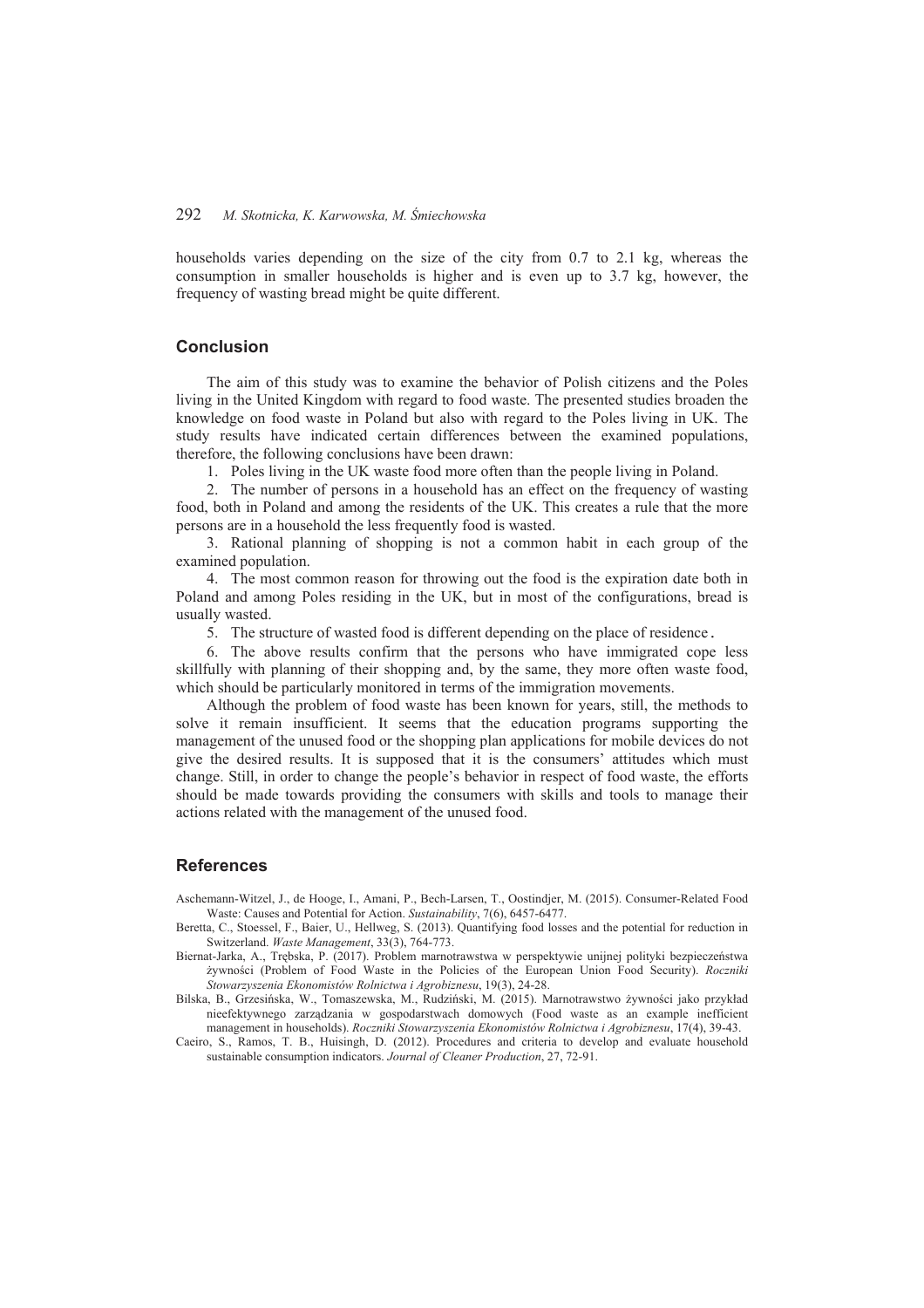- Czapiński, J., Panek, T. (2015). Diagnoza Społeczna. Warunki i Jakość Życia Polaków (Social Diagnosis 2015 Objective and Subjective Quality of Life in Poland). Available at: http://www.diagnoza.com/data/report/ report\_2015.pdf
- Dąbrowska, A., Jaroś-Kresło, M. (2013). Marnowanie żywności jako problem społeczne (Food Waste as a Social Problem). *Handel Wewnętrzny*, 4(345), 14-26.
- Deklaracje Polaków dotyczące marnowania żywności (Declarations of Poles regarding food waste). Komunikat z badań nr 115/2016. CBOS, Warszawa 2016. Available 15.09.2018 at: https://www.cbos.pl/SPISKOM.POL/ 2016/K\_115\_16.pdf.
- Engström, R., Carlsson-Kanyama, A. (2004). Food losses in food service institutions Examples from Sweden*. Food Policy*, 29(3), 203-213.
- Eriksson, M., Strid, I., Hansson, P.A. (2012). Food losses in six Swedish retail stores: Wastage of fruit and vegetables in relation to quantities delivered. *Resources, Conservation and Recycling*, 68, 14-20.
- Evans, M.D., Dizdaroglu, M., Cooke, M.S. (2004). Oxidative DNA damage and disease: induction, repair and significance. *Mutation Research/Reviews in Mutation Research*, 567(1), 1-61.
- Food losses and waste in the context of sustainable food systems. A report by the high level panel of Experts on Food Security and Nutrition, June 2014. Available 15.09.2018 at: http://www.fao.org/3/a-av037e.pdf.
- Ganglbauer, E., Fitzpatrick, G., Comber, R. (2013). Negotiating food waste. *ACM Transactions on Computer-Human Interaction*, 20(2), 1-25.
- Garfield, L. (2016). The world wastes a staggering amount of food here's the breakdown by type, Business Insider Report.
- Graham-Rowe, E., Jessop, D.C., Sparks, P. (2014). Identifying motivations and barriers to minimising household food waste. *Resources, Conservation and Recycling*, 84, 15-23.
- Gustavsson, J., Cederberg, C., Sonesson, U., Van Otterdijk, R., Meybeck, A. (2011). Global Food Losses and Food Waste: Extent, Causes and Prevention, FAO, Rome, Italy.
- Guthrie, J.F., Buzby, J.C. (2002). Several Strategies May Lower Plate Waste in School Feeding Programs. *Food Review*, 25(2), 36.
- Koivupuro, H.K., Hartikainen, H., Silvennoinen, K., Katajajuuri, J. M., Heikintalo, N., Reinikainen, A., Jalkanen, L. (2012). Influence of socio-demographical, behavioural and attitudinal factors on the amount of avoidable food waste generated in Finnish households. *International Journal of Consumer Studies*, 36(2), 183-191.
- Lipińska, M., Tomaszewska, M., Kołożyn-Krajewska, D. (2016). Problem strat w łańcuchu żywnościowym na podstawie transportu wyrobów mleczarskich (The problem of losses in the food chain on the example of transportation of dairy products). Zeszyty Problemowe Postępów Nauk Rolniczych, 584, 61-70.
- Melbye, E.L., Onozaka, Y., Hansen, H. (2017). Throwing it all away: Exploring affluent consumers' attitudes toward wasting edible food. *Journal of Food Products Marketing*, 23(4), 416-429.
- Melikoglu, M., Lin, C.S.K., Webb, C. (2013). Analysing global food waste problem: Pinpointing the facts and estimating the energy content. *Central European Journal of Engineering*, 3(2), 157-164.
- Mena, C., Adenso-Diaz, B., Yurt, O. (2011). The causes of food waste in the supplier-retailer interface: Evidences from the UK and Spain. *Resources, Conservation and Recycling*, 55(6), 648-658.
- Milewski, M., Ruszczak-Żbikowska, J. (2008). Motywacje do wyjazdu, praca, więzi społeczne i plany na przyszłość polskich migrantów przebywających w Wielkiej Brytanii i Irlandii (Migration motives, work, social relations and plans for the future of polish migrants in the UK and Ireland). CMR Working Papers, 35, 93.
- Nahman, A., de Lange, W., Oelofse, S., Godfrey, L. (2012). The costs of household food waste in South Africa. *Waste Management*, 32(11), 2147-2153.
- Nie marnuj jedzenia. (2016). Raport cz.1. Federacja Polskich Banków Żywności, Warszawa. Available 09.09.2018 at: bzsos.pl/wp-content/uploads/2016/.../Raport-Nie-marnuj-jedzenia-2016--cześć-1-.pdf.
- Papaj, K. (2016). Food waste-Policies, initiatives and consumer behaviour. Case study: Poland and Portugal. *Resources, Conservation and Recycling*, 109, 155-165.
- Parfitt, J., Barthel, M., Macnaughton, S. (2010). Food waste within food supply chains: quantification and potential for change to 2050. *Philosophical Transactions of the Royal Society of London. Series B, Biological Sciences*, 365(1554), 3065-3081.
- Podgórzańska R. (2016). Emigracja Polaków do Wielkiej Brytanii w latach 2004-2016. Implikacje dla stosunków polsko-brytyjskich (The Polish Emigration to Great Britain in the Years 2004-2016. Implications for the Polish-British Relations). *PrzeszáoĞü Demograficzna Polski*, 38(3), 186-204.
- Ponis, S.T., Papanikolaou, P.A., Katimertzoglou, P., Ntalla, A.C., Xenos, K.I. (2017). Household food waste in Greece: A questionnaire survey. *Journal of Cleaner Production*, 149, 1268-1277.
- Press release: Industry recommendations unveiled to reduce household food waste, WRAP, 2010. Available 30.09.2018 at: http://www.wrap.org.uk/.../agreeing-attribution-factor-wraps-work-redu...